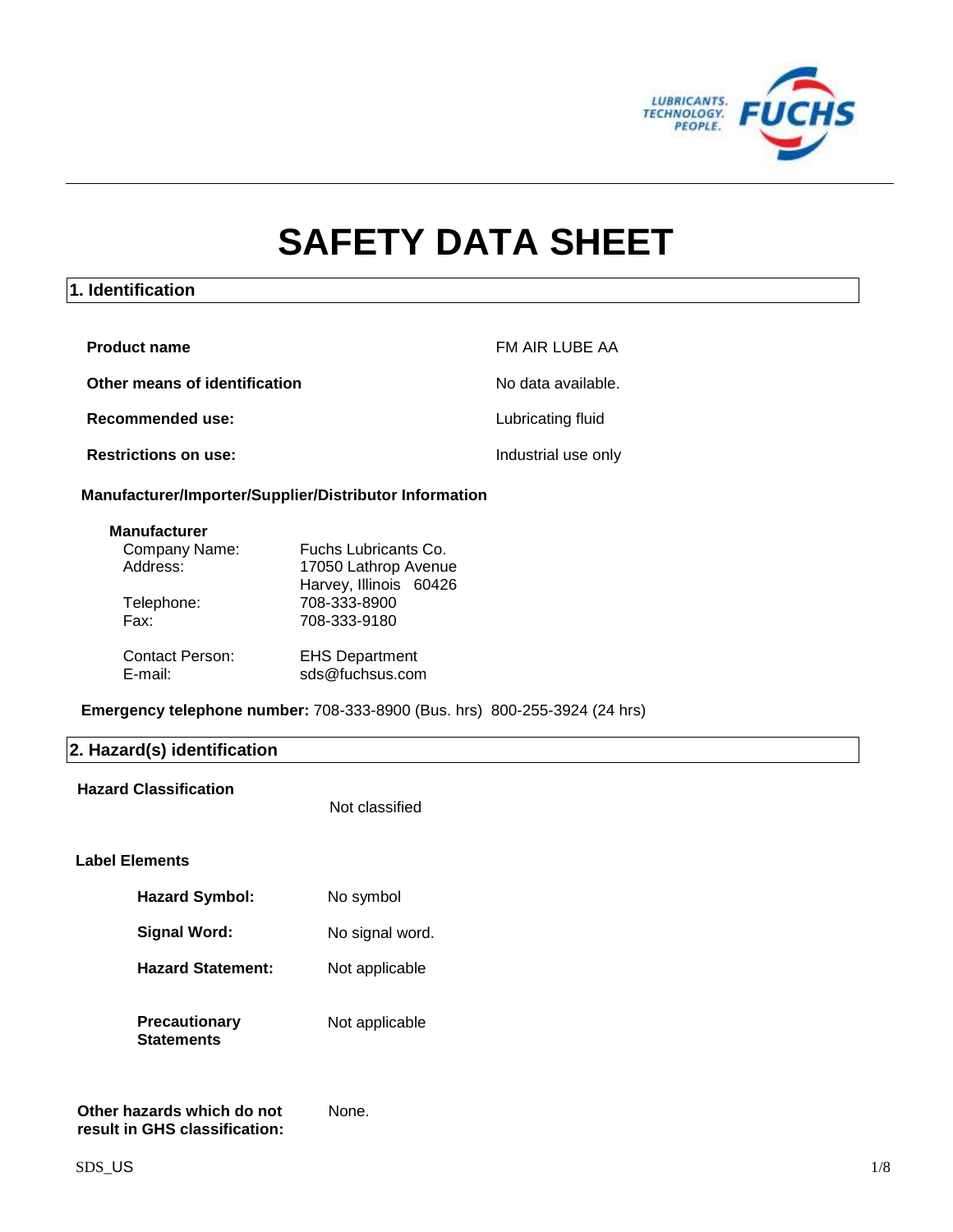

# **3. Composition/information on ingredients**

# **Hazardous Component(s):**

| <b>Chemical name</b> | CAS-No.      | <b>Concentration</b> |
|----------------------|--------------|----------------------|
| Mineral oil          | Confidential | $-$ <100%<br>50      |
| √eɑetable oil        | Confidential | <5%<br>-             |

Specific chemical identities and/or exact percentages have been withheld as trade secrets.

| 4. First-aid measures                                                       |                                                                                                                                             |  |  |
|-----------------------------------------------------------------------------|---------------------------------------------------------------------------------------------------------------------------------------------|--|--|
| Ingestion:                                                                  | Rinse mouth thoroughly. Call a POISON CENTRE/doctor if you feel unwell.<br>Do NOT induce vomiting.                                          |  |  |
| Inhalation:                                                                 | Move to fresh air. Call a POISON CENTRE/doctor if you feel unwell.                                                                          |  |  |
| <b>Skin Contact:</b>                                                        | Remove contaminated clothing and shoes. Wash contact areas with soap<br>and water. If skin irritation occurs: Get medical advice/attention. |  |  |
| Eye contact:                                                                | Flush thoroughly with water. If irritation occurs, get medical assistance.<br>Continue to rinse for at least 15 minutes.                    |  |  |
| Most important symptoms/effects, acute and delayed                          |                                                                                                                                             |  |  |
| <b>Symptoms:</b>                                                            | No data available.                                                                                                                          |  |  |
| Indication of immediate medical attention and special treatment needed      |                                                                                                                                             |  |  |
| <b>Treatment:</b>                                                           | Get medical attention if symptoms occur.                                                                                                    |  |  |
| 5. Fire-fighting measures                                                   |                                                                                                                                             |  |  |
| <b>General Fire Hazards:</b><br>No unusual fire or explosion hazards noted. |                                                                                                                                             |  |  |
| Suitable (and unsuitable) extinguishing media                               |                                                                                                                                             |  |  |
| <b>Suitable extinguishing</b><br>media:                                     | Water spray, fog, CO2, dry chemical, or regular foam. Use fire-<br>extinguishing media appropriate for surrounding materials.               |  |  |
| <b>Unsuitable extinguishing</b><br>media:                                   | Do not use water jet as an extinguisher, as this will spread the fire.                                                                      |  |  |
| Specific hazards arising from<br>the chemical:                              | Heat may cause the containers to explode. During fire, gases hazardous to<br>health may be formed.                                          |  |  |
| Special protective equipment and precautions for firefighters               |                                                                                                                                             |  |  |
| <b>Special fire fighting</b><br>procedures:                                 | No data available.                                                                                                                          |  |  |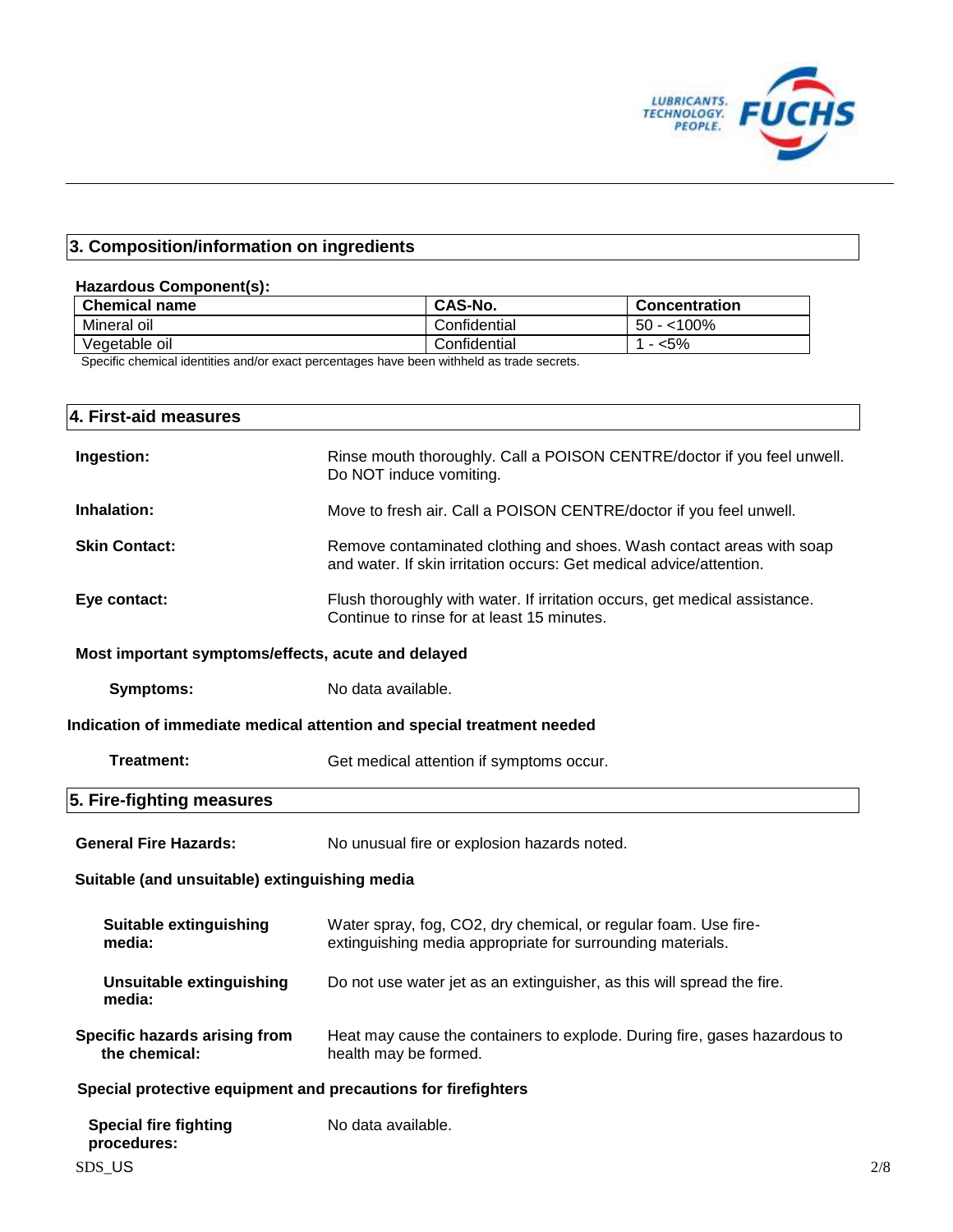

| Special protective equipment<br>for fire-fighters:                                | Firefighters must use standard protective equipment including flame<br>retardant coat, helmet with face shield, gloves, rubber boots, and in<br>enclosed spaces, SCBA.                                                                  |
|-----------------------------------------------------------------------------------|-----------------------------------------------------------------------------------------------------------------------------------------------------------------------------------------------------------------------------------------|
| 6. Accidental release measures                                                    |                                                                                                                                                                                                                                         |
| <b>Personal precautions,</b><br>protective equipment and<br>emergency procedures: | See Section 8 of the SDS for Personal Protective Equipment. Do not touch<br>damaged containers or spilled material unless wearing appropriate<br>protective clothing. Keep unauthorized personnel away. Ensure adequate<br>ventilation. |
| <b>Methods and material for</b><br>containment and cleaning<br>up:                | Absorb with sand or other inert absorbent. Stop the flow of material, if this is<br>without risk.                                                                                                                                       |
| <b>Environmental Precautions:</b>                                                 | Avoid release to the environment. Do not contaminate water sources or<br>sewer. Prevent further leakage or spillage if safe to do so.                                                                                                   |
| 7. Handling and storage                                                           |                                                                                                                                                                                                                                         |
| Precautions for safe handling:                                                    | Observe good industrial hygiene practices. Wear appropriate personal<br>protective equipment. Do not expose to intense heat as product may<br>expand and pressurize container.                                                          |
| Conditions for safe storage,<br>including any<br>incompatibilities:               | Store in original tightly closed container. Avoid contact with oxidizing<br>agents. Store away from incompatible materials.                                                                                                             |

# **8. Exposure controls/personal protection**

#### **Exposure Limits**

| <b>Chemical name</b>                 | <b>Type</b> | <b>Exposure Limit Values</b> | <b>Source</b>                                                                     |
|--------------------------------------|-------------|------------------------------|-----------------------------------------------------------------------------------|
| Mineral oil - Inhalable fraction.    | <b>TWA</b>  | $5 \text{ mg/m}$             | US. ACGIH Threshold Limit Values (03<br>2012)                                     |
| Mineral oil - Mist.                  | PEL         | $5 \text{ mg/m}$ 3           | US. OSHA Table Z-1 Limits for Air<br>Contaminants (29 CFR 1910.1000) (02<br>2006) |
| Vegetable oil - Total dust.          | PEL         | $15 \text{ mg/m}$            | US. OSHA Table Z-1 Limits for Air<br>Contaminants (29 CFR 1910.1000) (02<br>2006) |
| Vegetable oil - Respirable fraction. | PEL         | $5 \text{ mg/m}$             | US, OSHA Table Z-1 Limits for Air<br>Contaminants (29 CFR 1910.1000) (02<br>2006) |

**Protective Measures:** Use personal protective equipment as required.

**Respiratory Protection:** In case of inadequate ventilation use suitable respirator. Seek advice from supervisor on the company's respiratory protection standards.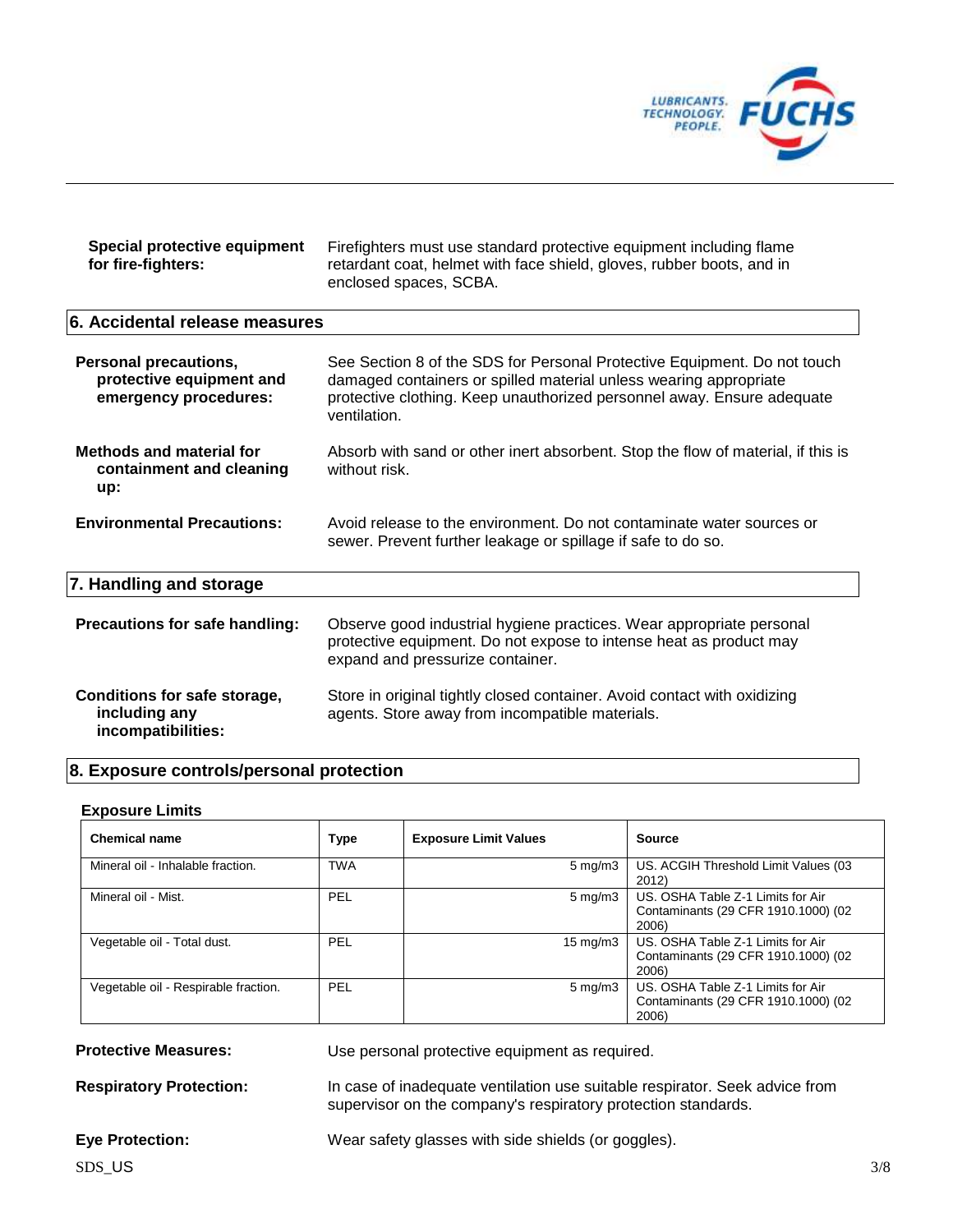

| <b>Skin and Body Protection:</b> | Wear chemical-resistant gloves, footwear, and protective clothing appropriate<br>for the risk of exposure. Contact health and safety professional or manufacturer<br>for specific information.                                                              |
|----------------------------------|-------------------------------------------------------------------------------------------------------------------------------------------------------------------------------------------------------------------------------------------------------------|
| <b>Hygiene measures:</b>         | Always observe good personal hygiene measures, such as washing after<br>handling the material and before eating, drinking, and/or smoking. Routinely<br>wash work clothing to remove contaminants. Discard contaminated footwear<br>that cannot be cleaned. |

# **9. Physical and chemical properties**

## **Appearance**

| <b>Physical state:</b>                                | Liquid                          |
|-------------------------------------------------------|---------------------------------|
| Form:                                                 | No data available.              |
| Color:                                                | Colorless                       |
| Odor:                                                 | Mild                            |
| <b>Odor threshold:</b>                                | No data available.              |
| pH:                                                   | No data available.              |
| <b>Melting point/freezing point:</b>                  | No data available.              |
| Initial boiling point and boiling range:              | No data available.              |
| <b>Flash Point:</b>                                   | 190.56 °C (375.01 °F)           |
| <b>Evaporation rate:</b>                              | No data available.              |
| Flammability (solid, gas):                            | No data available.              |
| Upper/lower limit on flammability or explosive limits |                                 |
| Flammability limit - upper (%):                       | No data available.              |
| Flammability limit - lower (%):                       | No data available.              |
| Explosive limit - upper (%):                          | No data available.              |
| Explosive limit - lower (%):                          | No data available.              |
| Vapor pressure:                                       | No data available.              |
| Vapor density:                                        | No data available.              |
| <b>Relative density:</b>                              | 0.95                            |
| Solubility(ies)                                       |                                 |
| <b>Solubility in water:</b>                           | Insoluble                       |
| <b>Solubility (other):</b>                            | No data available.              |
| Partition coefficient (n-octanol/water):              | No data available.              |
| Auto-ignition temperature:                            | No data available.              |
| <b>Decomposition temperature:</b>                     | No data available.              |
| <b>Viscosity:</b>                                     | 22.6 mm2/s (40 $°C$ , Measured) |
| VOC:                                                  | 9.4%                            |
|                                                       |                                 |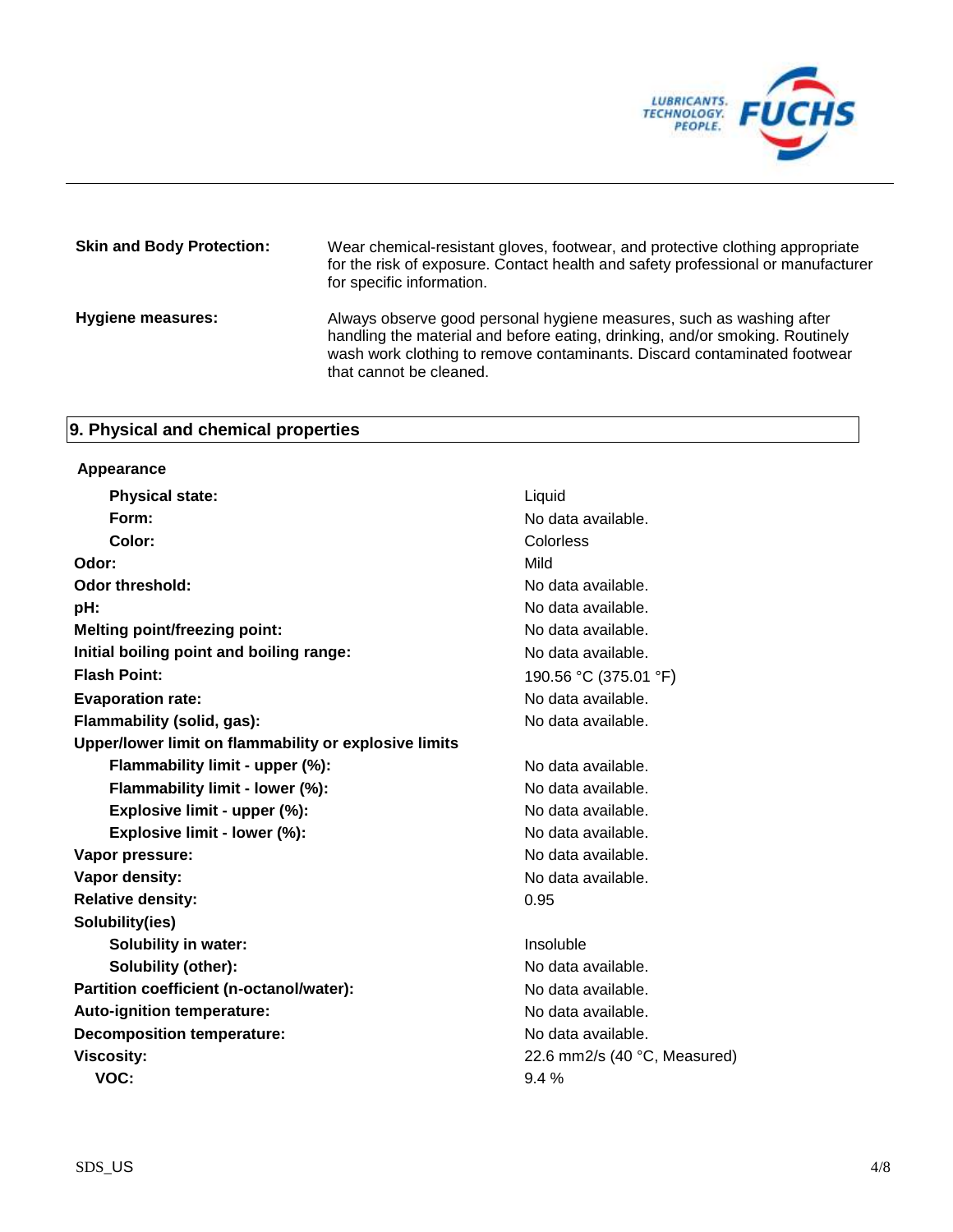

# **10. Stability and reactivity Reactivity:** Not reactive during normal use. **Chemical Stability:** Material is stable under normal conditions. **Possibility of hazardous reactions:** None under normal conditions. **Conditions to avoid:** Avoid heat or contamination. **Incompatible Materials:** No data available. **Hazardous Decomposition Products:** Thermal decomposition or combustion may liberate carbon oxides and other toxic gases or vapors.

# **11. Toxicological information**

#### **Information on likely routes of exposure**

| Ingestion:                                            | May be ingested by accident. Ingestion may cause irritation and malaise.                                                                      |     |
|-------------------------------------------------------|-----------------------------------------------------------------------------------------------------------------------------------------------|-----|
| Inhalation:                                           | Inhalation is the primary route of exposure. In high concentrations, vapors,<br>fumes or mists may irritate nose, throat and mucus membranes. |     |
| <b>Skin Contact:</b>                                  | Prolonged skin contact may cause redness and irritation.                                                                                      |     |
| Eye contact:                                          | Eye contact is possible and should be avoided.                                                                                                |     |
| Ingestion:                                            | Symptoms related to the physical, chemical and toxicological characteristics<br>No data available.                                            |     |
| Inhalation:                                           | No data available.                                                                                                                            |     |
| <b>Skin Contact:</b>                                  | No data available.                                                                                                                            |     |
| Eye contact:                                          | No data available.                                                                                                                            |     |
| Information on toxicological effects                  |                                                                                                                                               |     |
| Acute toxicity (list all possible routes of exposure) |                                                                                                                                               |     |
| Oral<br><b>Product:</b>                               | Not classified for acute toxicity based on available data.                                                                                    |     |
| <b>Dermal</b><br><b>Product:</b>                      | Not classified for acute toxicity based on available data.                                                                                    |     |
| <b>Inhalation</b><br><b>Product:</b>                  | Not classified for acute toxicity based on available data.                                                                                    |     |
| SDS US                                                |                                                                                                                                               | 5/8 |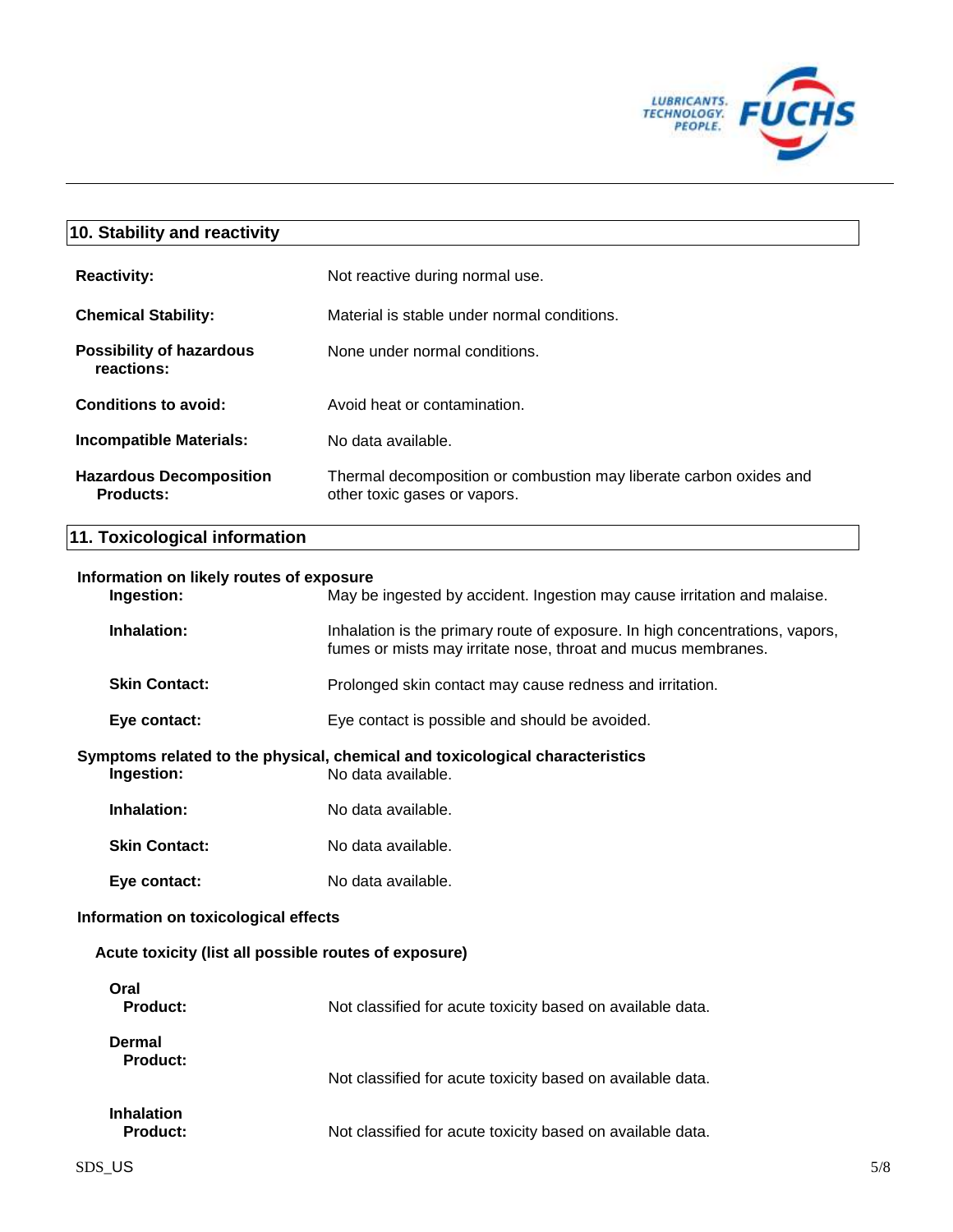

| <b>Repeated dose toxicity</b><br>Product:                                    | No data available.                                                                                           |  |  |
|------------------------------------------------------------------------------|--------------------------------------------------------------------------------------------------------------|--|--|
| <b>Skin Corrosion/Irritation</b><br><b>Product:</b>                          | No data available.                                                                                           |  |  |
| <b>Serious Eye Damage/Eye Irritation</b><br><b>Product:</b>                  | No data available.                                                                                           |  |  |
| <b>Respiratory or Skin Sensitization</b><br><b>Product:</b>                  | No data available.                                                                                           |  |  |
| Carcinogenicity<br>Product:                                                  | No data available.                                                                                           |  |  |
| No carcinogenic components identified                                        | IARC Monographs on the Evaluation of Carcinogenic Risks to Humans:                                           |  |  |
| No carcinogenic components identified                                        | US. National Toxicology Program (NTP) Report on Carcinogens:                                                 |  |  |
|                                                                              | US. OSHA Specifically Regulated Substances (29 CFR 1910.1001-1050):<br>No carcinogenic components identified |  |  |
| <b>Germ Cell Mutagenicity</b>                                                |                                                                                                              |  |  |
| In vitro<br><b>Product:</b>                                                  | No data available.                                                                                           |  |  |
| In vivo<br><b>Product:</b>                                                   | No data available.                                                                                           |  |  |
| <b>Reproductive toxicity</b><br>Product:                                     | No data available.                                                                                           |  |  |
| <b>Specific Target Organ Toxicity - Single Exposure</b><br><b>Product:</b>   | No data available.                                                                                           |  |  |
| <b>Specific Target Organ Toxicity - Repeated Exposure</b><br><b>Product:</b> | No data available.                                                                                           |  |  |
| <b>Aspiration Hazard</b><br><b>Product:</b>                                  | No data available.                                                                                           |  |  |
| Other effects:                                                               | No data available.                                                                                           |  |  |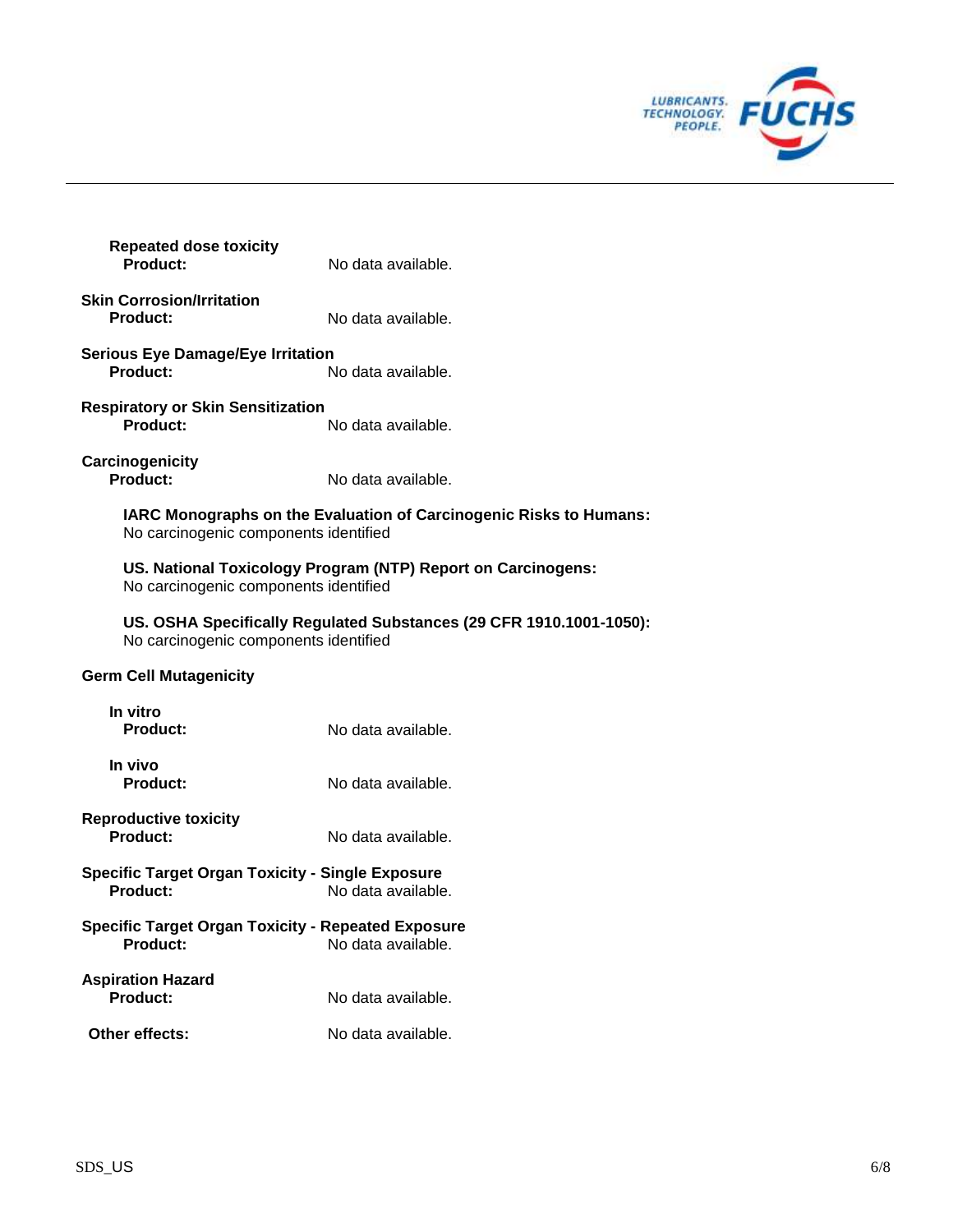

| 12. Ecological information     |                                                                                                                                                                                                                                                                                                                                                                                                                 |  |  |
|--------------------------------|-----------------------------------------------------------------------------------------------------------------------------------------------------------------------------------------------------------------------------------------------------------------------------------------------------------------------------------------------------------------------------------------------------------------|--|--|
| <b>General information:</b>    | This product has not been evaluated for ecological toxicity or other<br>environmental effects.                                                                                                                                                                                                                                                                                                                  |  |  |
| 13. Disposal considerations    |                                                                                                                                                                                                                                                                                                                                                                                                                 |  |  |
| <b>Disposal instructions:</b>  | Discharge, treatment, or disposal may be subject to national, state, or local<br>laws. Dispose of waste at an appropriate treatment and disposal facility in<br>accordance with applicable laws and regulations, and product<br>characteristics at time of disposal. It is the responsibility of the product user<br>or owner to determine at the time of disposal, which waste regulations must<br>be applied. |  |  |
| <b>Contaminated Packaging:</b> | Empty containers should be taken to an approved waste handling site for<br>recycling or disposal.                                                                                                                                                                                                                                                                                                               |  |  |

## **14. Transport information**

#### **DOT**

Not regulated.

#### **IMDG**

Not regulated.

## **IATA**

Not regulated.

## **15. Regulatory information**

## **US Federal Regulations**

## **US. OSHA Specifically Regulated Substances (29 CFR 1910.1001-1050)**

None present or none present in regulated quantities.

#### **Superfund Amendments and Reauthorization Act of 1986 (SARA)**

#### **Hazard categories** Not classified

# **SARA 313 (TRI Reporting)**

None present or none present in regulated quantities.

## **US State Regulations**

## **US. California Proposition 65**

No ingredient regulated by CA Prop 65 present.